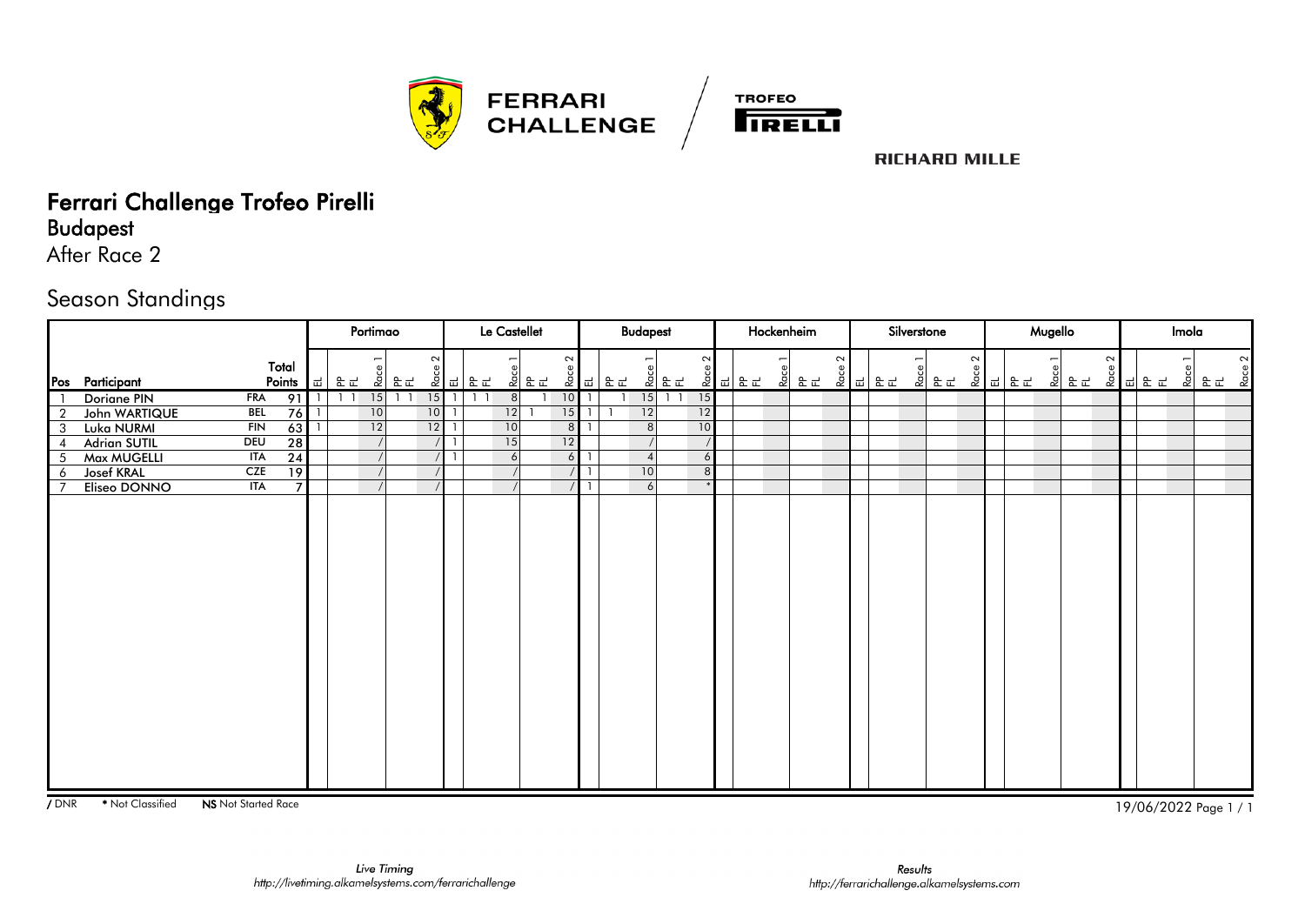



## Ferrari Challenge Trofeo Pirelli AM

Budapest

After Race 2

#### Season Standings

|                |                            |            |                 |   |    | Portimao        |    |                |                                                                                                                                                                                                                | Le Castellet   |                  |                 |                               | <b>Budapest</b> |               |                |        | Hockenheim |        |                                                                                                                          | Silverstone |      |        |        | Mugello |      |        |         | Imola |      |  |
|----------------|----------------------------|------------|-----------------|---|----|-----------------|----|----------------|----------------------------------------------------------------------------------------------------------------------------------------------------------------------------------------------------------------|----------------|------------------|-----------------|-------------------------------|-----------------|---------------|----------------|--------|------------|--------|--------------------------------------------------------------------------------------------------------------------------|-------------|------|--------|--------|---------|------|--------|---------|-------|------|--|
|                | Pos Participant            |            | Total<br>Points | ᇳ | 운군 | $rac{6}{2}$     | 운군 | $\sim$         | $\begin{array}{c c c c} \mathbb{R} & \mathbb{R} & \mathbb{R} & \mathbb{R} \\ \hline \mathbb{R} & \mathbb{R} & \mathbb{R} & \mathbb{R} \\ \hline \mathbb{R} & \mathbb{R} & \mathbb{R} & \mathbb{R} \end{array}$ |                | <u> 회 문 군</u>    | $\sim$          | - 호   <sub>띠</sub>  <br>  운 군 |                 | <u> 회 문 군</u> | $\sim$         | 호 리 문로 | 회 문도       | $\sim$ | $\begin{array}{c c c c} \mathbf{g} & \mathbf{g} & \mathbf{g} \\ \hline \mathbf{g} & \mathbf{g} & \mathbf{g} \end{array}$ |             | 회 문문 | $\sim$ | 호 피 모드 |         | 회 문문 | $\sim$ | 호 리 문 군 |       | 회 문문 |  |
|                | Ange BARDE                 | <b>FRA</b> | 92              |   |    | 15              |    | 15             | $1\quad$                                                                                                                                                                                                       | 15             | $\overline{1}$ 1 | $15$   1        | $1\quad1$                     | 15              |               | 6              |        |            |        |                                                                                                                          |             |      |        |        |         |      |        |         |       |      |  |
| $\overline{2}$ | <b>Marco PULCINI</b>       | <b>ITA</b> | 61              |   |    | 12              |    | 12             |                                                                                                                                                                                                                |                |                  | 8 <sup>1</sup>  |                               | 12              |               | 12             |        |            |        |                                                                                                                          |             |      |        |        |         |      |        |         |       |      |  |
| 3              | Nicolò ROSI                | <b>CHE</b> | $\overline{37}$ |   |    | $\overline{1}$  |    | 8 <sup>1</sup> |                                                                                                                                                                                                                | 8 <sup>1</sup> |                  |                 |                               | $\overline{2}$  |               | 15             |        |            |        |                                                                                                                          |             |      |        |        |         |      |        |         |       |      |  |
|                | <b>Christian BRUNSBORG</b> | <b>DNK</b> | $\overline{37}$ |   |    | 10 <sup>1</sup> |    | $\overline{0}$ |                                                                                                                                                                                                                | 12             |                  |                 |                               | 10              |               |                |        |            |        |                                                                                                                          |             |      |        |        |         |      |        |         |       |      |  |
| 5              | Arno DAHLMEYER             | <b>DEU</b> | $\overline{35}$ |   |    | $\overline{4}$  |    | $6 \mid$       |                                                                                                                                                                                                                | 10             |                  | $\overline{O}$  |                               | 8 <sup>1</sup>  |               | $\overline{4}$ |        |            |        |                                                                                                                          |             |      |        |        |         |      |        |         |       |      |  |
| 6              | Alessandro COZZI           | <b>ITA</b> | $\overline{32}$ |   |    | 8 <sup>8</sup>  |    | 10             |                                                                                                                                                                                                                | $\Omega$       |                  | $\overline{0}$  |                               |                 |               | 10             |        |            |        |                                                                                                                          |             |      |        |        |         |      |        |         |       |      |  |
|                | Andrew GILBERT             | <b>GBR</b> | $\overline{20}$ |   |    | $\mathbf 0$     |    | $\Omega$       |                                                                                                                                                                                                                |                |                  | 2 <sup>1</sup>  |                               | 6               |               | 8 <sup>1</sup> |        |            |        |                                                                                                                          |             |      |        |        |         |      |        |         |       |      |  |
| 8              | Nigel SCHOONDERWOERD       | <b>NLD</b> | $\overline{19}$ |   |    |                 |    |                |                                                                                                                                                                                                                | 6              |                  | 12              |                               |                 |               |                |        |            |        |                                                                                                                          |             |      |        |        |         |      |        |         |       |      |  |
| 9              | Hanno LASKOWSKI            | <b>DEU</b> | $\overline{18}$ |   |    | $\overline{2}$  |    | $\overline{0}$ |                                                                                                                                                                                                                |                |                  | 10 <sup>1</sup> |                               |                 |               |                |        |            |        |                                                                                                                          |             |      |        |        |         |      |        |         |       |      |  |
| 10             | <b>David GOSTNER</b>       | <b>ITA</b> | $\overline{17}$ |   |    | 6               |    | $\overline{4}$ |                                                                                                                                                                                                                | <b>NS</b>      |                  |                 |                               |                 |               |                |        |            |        |                                                                                                                          |             |      |        |        |         |      |        |         |       |      |  |
| l 11           | Omar JACKSON               | <b>GBR</b> | 12              |   |    | $\mathbf 0$     |    | $\overline{2}$ |                                                                                                                                                                                                                | $\overline{2}$ |                  | 6               |                               |                 |               |                |        |            |        |                                                                                                                          |             |      |        |        |         |      |        |         |       |      |  |
| l 12           | Mikael BOCHEZ              | <b>CHE</b> | 5               |   |    |                 |    |                |                                                                                                                                                                                                                | $\Omega$       |                  | $\Delta$        |                               |                 |               |                |        |            |        |                                                                                                                          |             |      |        |        |         |      |        |         |       |      |  |
| 13             | Juan ANDUJAR PULIDO        | <b>ESP</b> | $\mathcal{P}$   |   |    | $\mathbf{0}$    |    |                |                                                                                                                                                                                                                |                |                  |                 |                               |                 |               |                |        |            |        |                                                                                                                          |             |      |        |        |         |      |        |         |       |      |  |
| <b>14</b>      | Alexandre BOCHEZ           | <b>CHE</b> | $\mathcal{P}$   |   |    |                 |    |                |                                                                                                                                                                                                                | $\Omega$       |                  |                 |                               |                 |               |                |        |            |        |                                                                                                                          |             |      |        |        |         |      |        |         |       |      |  |
|                |                            |            |                 |   |    |                 |    |                |                                                                                                                                                                                                                |                |                  |                 |                               |                 |               |                |        |            |        |                                                                                                                          |             |      |        |        |         |      |        |         |       |      |  |
|                |                            |            |                 |   |    |                 |    |                |                                                                                                                                                                                                                |                |                  |                 |                               |                 |               |                |        |            |        |                                                                                                                          |             |      |        |        |         |      |        |         |       |      |  |
|                |                            |            |                 |   |    |                 |    |                |                                                                                                                                                                                                                |                |                  |                 |                               |                 |               |                |        |            |        |                                                                                                                          |             |      |        |        |         |      |        |         |       |      |  |
|                |                            |            |                 |   |    |                 |    |                |                                                                                                                                                                                                                |                |                  |                 |                               |                 |               |                |        |            |        |                                                                                                                          |             |      |        |        |         |      |        |         |       |      |  |
|                |                            |            |                 |   |    |                 |    |                |                                                                                                                                                                                                                |                |                  |                 |                               |                 |               |                |        |            |        |                                                                                                                          |             |      |        |        |         |      |        |         |       |      |  |
|                |                            |            |                 |   |    |                 |    |                |                                                                                                                                                                                                                |                |                  |                 |                               |                 |               |                |        |            |        |                                                                                                                          |             |      |        |        |         |      |        |         |       |      |  |
|                |                            |            |                 |   |    |                 |    |                |                                                                                                                                                                                                                |                |                  |                 |                               |                 |               |                |        |            |        |                                                                                                                          |             |      |        |        |         |      |        |         |       |      |  |
|                |                            |            |                 |   |    |                 |    |                |                                                                                                                                                                                                                |                |                  |                 |                               |                 |               |                |        |            |        |                                                                                                                          |             |      |        |        |         |      |        |         |       |      |  |
|                |                            |            |                 |   |    |                 |    |                |                                                                                                                                                                                                                |                |                  |                 |                               |                 |               |                |        |            |        |                                                                                                                          |             |      |        |        |         |      |        |         |       |      |  |
|                |                            |            |                 |   |    |                 |    |                |                                                                                                                                                                                                                |                |                  |                 |                               |                 |               |                |        |            |        |                                                                                                                          |             |      |        |        |         |      |        |         |       |      |  |
|                |                            |            |                 |   |    |                 |    |                |                                                                                                                                                                                                                |                |                  |                 |                               |                 |               |                |        |            |        |                                                                                                                          |             |      |        |        |         |      |        |         |       |      |  |
|                |                            |            |                 |   |    |                 |    |                |                                                                                                                                                                                                                |                |                  |                 |                               |                 |               |                |        |            |        |                                                                                                                          |             |      |        |        |         |      |        |         |       |      |  |
|                |                            |            |                 |   |    |                 |    |                |                                                                                                                                                                                                                |                |                  |                 |                               |                 |               |                |        |            |        |                                                                                                                          |             |      |        |        |         |      |        |         |       |      |  |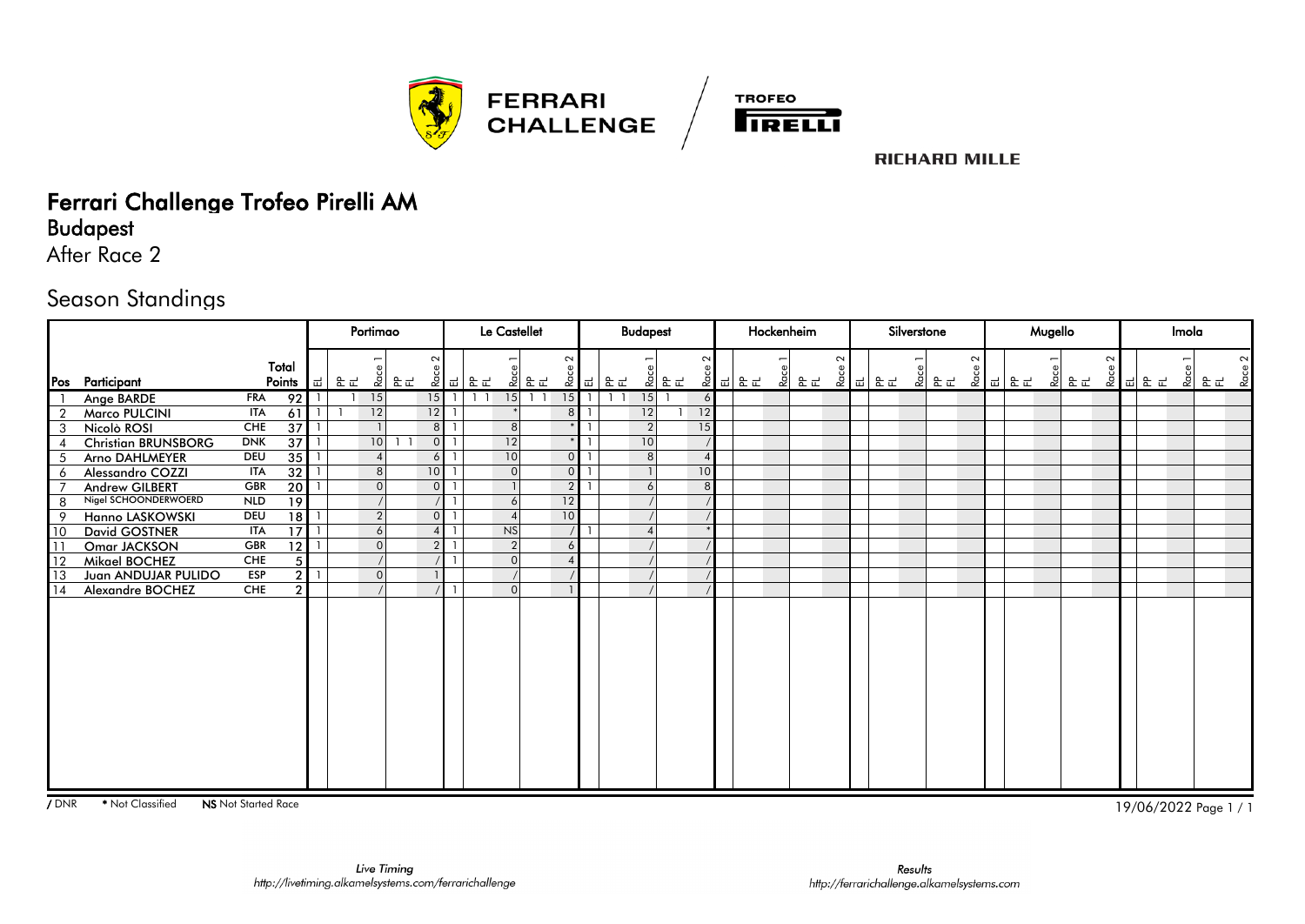



## Ferrari Challenge Trofeo Pirelli Ladies

Budapest

After Race 2

#### Season Standings

|                                    | Portimao                   | Le Castellet                                                                                                                                                                             | <b>Budapest</b>                                                                                                                                                             | Hockenheim                                                                                                                                                                                    | Silverstone                                                                                                                                                                                                                                                                                                                                                                                                                                                                                                                                                                 | Mugello                                                                                                                                                                                                                                                                                                                             | Imola          |
|------------------------------------|----------------------------|------------------------------------------------------------------------------------------------------------------------------------------------------------------------------------------|-----------------------------------------------------------------------------------------------------------------------------------------------------------------------------|-----------------------------------------------------------------------------------------------------------------------------------------------------------------------------------------------|-----------------------------------------------------------------------------------------------------------------------------------------------------------------------------------------------------------------------------------------------------------------------------------------------------------------------------------------------------------------------------------------------------------------------------------------------------------------------------------------------------------------------------------------------------------------------------|-------------------------------------------------------------------------------------------------------------------------------------------------------------------------------------------------------------------------------------------------------------------------------------------------------------------------------------|----------------|
| Total<br>Pos Participant<br>Points | $rac{e}{2}$<br>E E<br>∣ ਛ∃ | $\sim$<br>$\begin{array}{c c}\n\hline\n\text{Rose 2} & & \\ \hline\n\text{L} & \text{R L}\n\end{array}$<br>$\begin{array}{c c} \hline c & c \\ \hline c & c \\ \hline c & c \end{array}$ | $\sim$<br>$\overline{ }$<br>$\begin{array}{c c} e & e \\ \hline 2 & e \\ \hline 1 & 1 \end{array}$<br>$\frac{5}{6}$ $\frac{1}{6}$ $\frac{1}{6}$ $\frac{1}{6}$ $\frac{1}{6}$ | $\begin{array}{c c c c} \mathbf{g} & \mathbf{g} & \mathbf{g} \\ \hline \mathbf{g} & \mathbf{g} & \mathbf{g} \\ \hline \mathbf{g} & \mathbf{g} & \mathbf{g} \end{array}$<br><u>.<br/>오 운 군</u> | $\begin{array}{c c}\n & \text{etc.}\\  & \text{etc.}\\  & \text{etc.}\\  & \text{etc.}\\  & \text{etc.}\\  & \text{etc.}\\  & \text{etc.}\\  & \text{etc.}\\  & \text{etc.}\\  & \text{etc.}\\  & \text{etc.}\\  & \text{etc.}\\  & \text{etc.}\\  & \text{etc.}\\  & \text{etc.}\\  & \text{etc.}\\  & \text{etc.}\\  & \text{etc.}\\  & \text{etc.}\\  & \text{etc.}\\  & \text{etc.}\\  & \text{etc.}\\  & \text{etc.}\\  & \text{etc.}\\  & \text{etc.}\\  & \text{etc.}\\  & \$<br>$\sim$<br>$\begin{array}{c c} \mathbb{C}^6 & \mathbb{R} & \mathbb{R}^1 \end{array}$ | $\sim$<br>$\overline{ }$<br>$\begin{array}{c c} \mathbf{g} & \mathbf{g} \\ \hline \mathbf{g} & \mathbf{g} \\ \hline \mathbf{g} & \mathbf{g} \end{array}$<br>$\begin{array}{c c c c} \mathbf{g} & \mathbf{g} & \mathbf{g} \\ \hline \mathbf{g} & \mathbf{g} & \mathbf{g} \\ \hline \mathbf{g} & \mathbf{g} & \mathbf{g} \end{array}$ | $\sim$<br>Race |
| FRA 105<br>Doriane PIN             | 15<br>1 <sup>1</sup>       | $15$   1<br>$15$ 1 1<br>$\overline{1}$                                                                                                                                                   | $15$ 1 1<br>15<br>$15$   1<br>$1\quad1$                                                                                                                                     |                                                                                                                                                                                               |                                                                                                                                                                                                                                                                                                                                                                                                                                                                                                                                                                             |                                                                                                                                                                                                                                                                                                                                     |                |
|                                    |                            |                                                                                                                                                                                          |                                                                                                                                                                             |                                                                                                                                                                                               |                                                                                                                                                                                                                                                                                                                                                                                                                                                                                                                                                                             |                                                                                                                                                                                                                                                                                                                                     |                |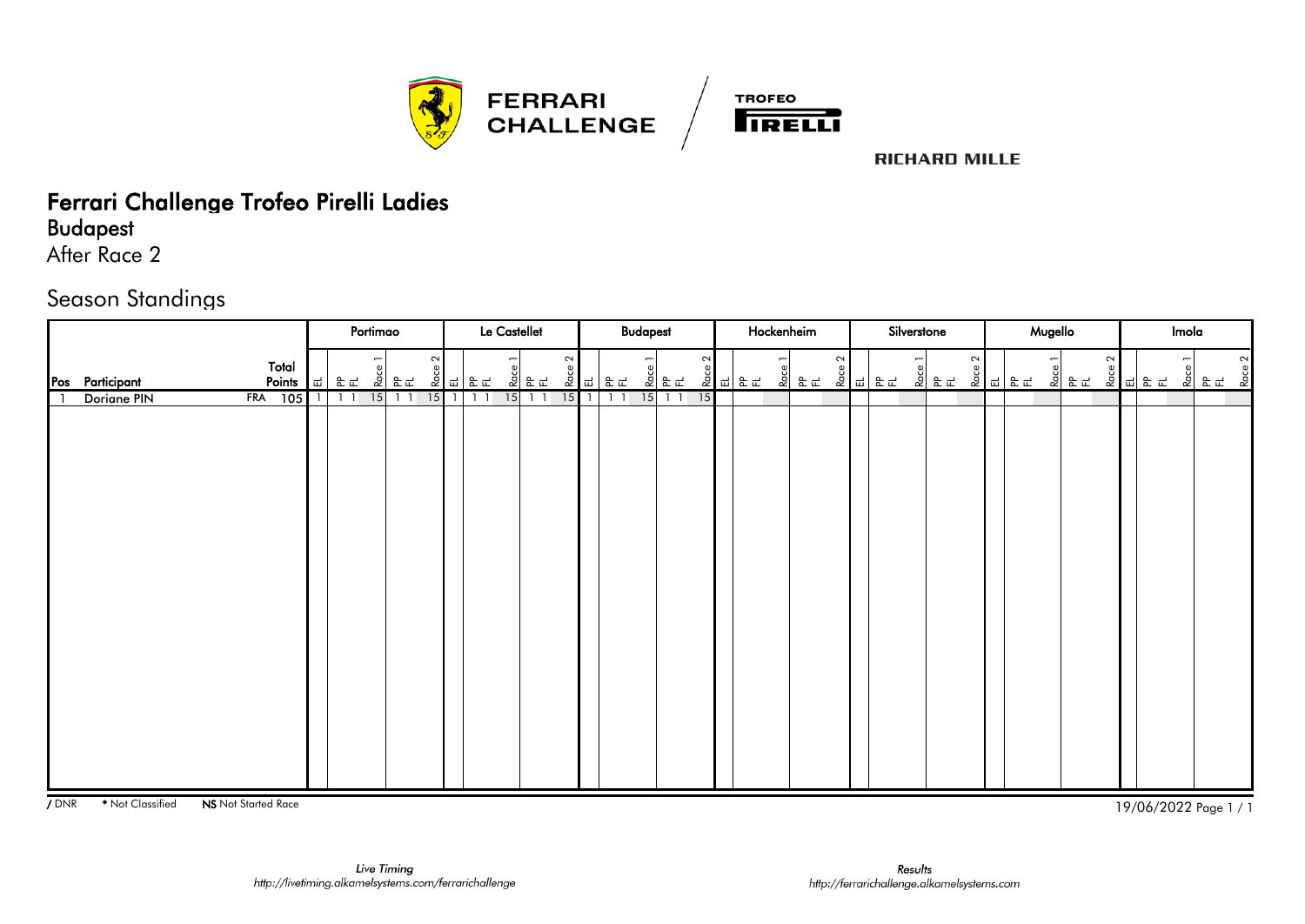



## Ferrari Challenge Coppa Shell

Budapest

After Race 2

#### Season Standings

SUBJUDICE

|                |                       |                 |                 |              |    | Portimao       |                 |                | <b>Le Castellet</b> |                |        | <b>Budapest</b> |                |        | Hockenheim |        |        | Silverstone |        |        | Mugello |      |        |         | Imola        |        |
|----------------|-----------------------|-----------------|-----------------|--------------|----|----------------|-----------------|----------------|---------------------|----------------|--------|-----------------|----------------|--------|------------|--------|--------|-------------|--------|--------|---------|------|--------|---------|--------------|--------|
| Pos            | Participant           | Total<br>Points |                 | 十一           | 운군 |                | $\sim$          | 호  윤군 호  급  윤군 | .<br>이 운로           | $\sim$         | 회 리 동료 | 회문문             | $\sim$         | 호 리 문로 | 회 문문       | $\sim$ | 호 리 모드 | 회 문도        | $\sim$ | 호 피 문도 |         | 회 문문 | $\sim$ | 호 리 문 로 | 22 Found Age | $\sim$ |
|                | <b>Franz ENGSTLER</b> | DEU             | 70              |              |    | 15             | 12              |                | 12                  | $\overline{4}$ |        | 10              | 12             |        |            |        |        |             |        |        |         |      |        |         |              |        |
| $\overline{2}$ | Axel SARTINGEN        | <b>DEU</b>      | 68              |              |    | 12             | 15              |                | 10                  | 6              |        | 12              | 8 <sup>°</sup> |        |            |        |        |             |        |        |         |      |        |         |              |        |
| 3              | Roman ZIEMIAN         | <b>POL</b>      | 64              |              |    | $\Omega$       | 2 <sup>1</sup>  |                | 15                  | 10             |        | 15              | 15             |        |            |        |        |             |        |        |         |      |        |         |              |        |
|                | Manuela GOSTNER       | ITA             | $\overline{55}$ |              |    | 6              | 6 <sup>1</sup>  |                | 8 <sup>1</sup>      | 12             |        | 8               | 10             |        |            |        |        |             |        |        |         |      |        |         |              |        |
| 5              | Ernst KIRCHMAYR       | <b>AUT</b>      | 22              |              |    |                |                 |                | 6                   | 8              |        |                 | 6              |        |            |        |        |             |        |        |         |      |        |         |              |        |
| 6              | Johnny LAURSEN        | <b>DNK</b>      | $\overline{21}$ |              |    |                |                 |                |                     | 15             |        |                 |                |        |            |        |        |             |        |        |         |      |        |         |              |        |
|                | Fons SCHELTEMA        | <b>NLD</b>      | 18              |              |    | 8 <sup>1</sup> | $\overline{4}$  |                |                     |                |        |                 | $\overline{2}$ |        |            |        |        |             |        |        |         |      |        |         |              |        |
| 8              | <b>James WEILAND</b>  | <b>USA</b>      | 14              |              |    | $\overline{0}$ | 10 <sup>°</sup> |                | $\mathcal{P}$       | $\mathbf{0}$   |        |                 |                |        |            |        |        |             |        |        |         |      |        |         |              |        |
| 9              | <b>Thomas GOSTNER</b> | <b>ITA</b>      | 14              |              |    |                | $\overline{0}$  |                |                     |                |        |                 |                |        |            |        |        |             |        |        |         |      |        |         |              |        |
| 10             | Ernst-Albert BERG     | <b>DEU</b>      | $\overline{10}$ |              |    |                | 8 <sup>1</sup>  |                |                     |                |        |                 |                |        |            |        |        |             |        |        |         |      |        |         |              |        |
| 111            | Guy FAWE              | <b>BEL</b>      | $\overline{ }$  |              |    |                |                 |                | $\Omega$            | $\overline{0}$ |        |                 |                |        |            |        |        |             |        |        |         |      |        |         |              |        |
| <sup>12</sup>  | Willem VAN DER VORM   | <b>MCO</b>      | 6 I             |              |    | $\overline{4}$ | $\overline{0}$  |                | $\Omega$            |                |        |                 |                |        |            |        |        |             |        |        |         |      |        |         |              |        |
| $\sqrt{13}$    | <b>ALEX FOX</b>       | <b>FRA</b>      | 6 I             |              |    | $\overline{2}$ | $\overline{0}$  |                | $\Omega$            | $\overline{2}$ |        |                 |                |        |            |        |        |             |        |        |         |      |        |         |              |        |
| <b>14</b>      | Claudio SCHIAVONI     | <b>ITA</b>      |                 |              |    | $\overline{0}$ |                 |                |                     |                |        |                 |                |        |            |        |        |             |        |        |         |      |        |         |              |        |
| 15             | Corinna GOSTNER       | <b>ITA</b>      | 2 I             | $\mathbf{1}$ |    |                | $\overline{0}$  |                | $\Omega$            | $\Omega$       |        |                 |                |        |            |        |        |             |        |        |         |      |        |         |              |        |
|                |                       |                 |                 |              |    |                |                 |                |                     |                |        |                 |                |        |            |        |        |             |        |        |         |      |        |         |              |        |

7 DNR \*Not Classified **NS** Not Started Race 1 / 1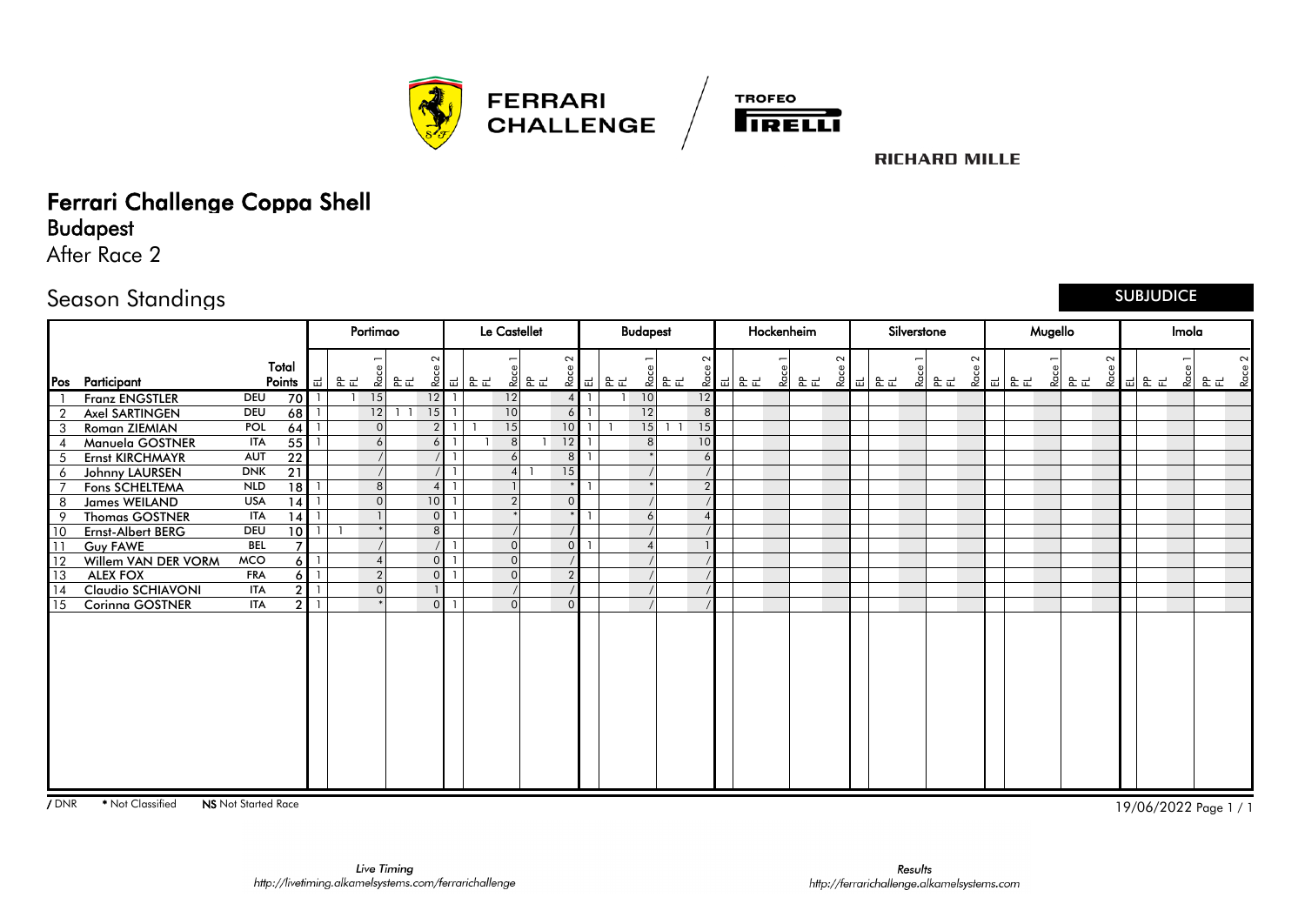



## Ferrari Challenge Coppa Shell AM

Budapest

After Race 2

#### Season Standings

SUBJUDICE

|                |                               |            |                 |   |              | Portimao       |    |                |              | <b>Le Castellet</b> |                        |        | <b>Budapest</b> |                | Hockenheim |      |        |        | Silverstone |    |        |  | Mugello |       |        |       | Imola |        |        |
|----------------|-------------------------------|------------|-----------------|---|--------------|----------------|----|----------------|--------------|---------------------|------------------------|--------|-----------------|----------------|------------|------|--------|--------|-------------|----|--------|--|---------|-------|--------|-------|-------|--------|--------|
| Pos            | Participant                   |            | Total<br>Points | ᆸ | 운로           | - 2            | 운군 | $\sim$         | 22   급   윤 군 |                     | $\sim$                 | 호 리 문도 | 회문문             | $\sim$         | 호 리 문로     | 회 운문 | $\sim$ | 2 리 모드 | 위           | 운군 | $\sim$ |  |         | 외 문 다 | $\sim$ | 회의 동료 |       | 회 문도 현 | $\sim$ |
|                | Alexander NUSSBAUMER          | AUT        | 62              |   |              | 10             |    | 15             |              | 12                  |                        |        | 10              | 12             |            |      |        |        |             |    |        |  |         |       |        |       |       |        |        |
| $\overline{2}$ | <b>Joakim OLANDER</b>         | SWE        | 48              |   | $\mathbf{1}$ | 15             |    | $\Omega$       |              | 15                  | 10                     |        |                 |                |            |      |        |        |             |    |        |  |         |       |        |       |       |        |        |
| 3              | Peter CHRISTENSEN             | <b>DNK</b> | $\overline{45}$ |   |              | 12             |    | $\Omega$       |              | 8 <sup>1</sup>      | 15                     |        |                 |                |            |      |        |        |             |    |        |  |         |       |        |       |       |        |        |
|                | <b>Martinus RICHTER</b>       | <b>DEU</b> | 44              |   |              | $\overline{4}$ |    | 10             |              | 10 <sup>1</sup>     |                        |        |                 | 6              |            |      |        |        |             |    |        |  |         |       |        |       |       |        |        |
| 5              | <b>Tommy LINDROTH</b>         | SWE        | $\overline{37}$ |   |              | $\Omega$       |    | 8 <sup>1</sup> |              |                     | $\boldsymbol{\Lambda}$ |        | 12              | 10             |            |      |        |        |             |    |        |  |         |       |        |       |       |        |        |
| 6              | <b>Christian HERDT-WIPPER</b> | <b>DEU</b> | $\overline{31}$ |   |              | 10             |    | $\overline{0}$ |              | $\Omega$            |                        |        |                 | 15             |            |      |        |        |             |    |        |  |         |       |        |       |       |        |        |
|                | Andreas KÖNIG                 | <b>AUT</b> | 31              |   |              | $\overline{0}$ |    | $\Omega$       |              |                     | $\overline{12}$        |        |                 | 8              |            |      |        |        |             |    |        |  |         |       |        |       |       |        |        |
| 8              | <b>Maurizio PITORRI</b>       | <b>ITA</b> | 28              |   |              |                |    |                |              | $\Omega$            | 8                      |        | 15              | $\overline{2}$ |            |      |        |        |             |    |        |  |         |       |        |       |       |        |        |
|                | Renè MATERA                   | <b>CZE</b> | $\overline{28}$ |   |              | 8              |    | 6              |              |                     | 6                      |        |                 |                |            |      |        |        |             |    |        |  |         |       |        |       |       |        |        |
| 10             | <b>Mark BAILEY</b>            | <b>GBR</b> | 20              |   |              | 6              |    | 12             |              |                     |                        |        |                 |                |            |      |        |        |             |    |        |  |         |       |        |       |       |        |        |
| 11             | <b>Matthias MOSER</b>         | <b>DEU</b> | 11              |   |              | 2              |    |                |              | $\overline{2}$      | $\overline{2}$         |        |                 |                |            |      |        |        |             |    |        |  |         |       |        |       |       |        |        |
| 112            | <b>Henrik KAMSTRUP</b>        | <b>DNK</b> |                 |   |              |                |    |                |              |                     |                        |        |                 |                |            |      |        |        |             |    |        |  |         |       |        |       |       |        |        |
| <sup>13</sup>  | <b>Giuseppe RAMELLI</b>       | ITA        |                 |   |              |                |    | Δ              |              | $\Omega$            | $\Omega$               |        |                 |                |            |      |        |        |             |    |        |  |         |       |        |       |       |        |        |
| $\sqrt{14}$    | Paolo SCUDIERI                | <b>ITA</b> |                 |   |              | $\overline{0}$ |    | 2 <sup>1</sup> |              |                     |                        |        |                 |                |            |      |        |        |             |    |        |  |         |       |        |       |       |        |        |
| 115            | Werner GENTER                 | <b>DEU</b> |                 |   |              | $\overline{0}$ |    | $\Omega$       |              | $\Omega$            | $\overline{0}$         |        |                 |                |            |      |        |        |             |    |        |  |         |       |        |       |       |        |        |
| 16             | Luis PERUSQUIA                | <b>MEX</b> |                 |   |              | $\overline{0}$ |    |                |              | $\Omega$            | $\overline{0}$         |        |                 |                |            |      |        |        |             |    |        |  |         |       |        |       |       |        |        |
| 117            | Pino FRASCARO                 | <b>ITA</b> |                 |   |              | $\mathbf{0}$   |    | $\overline{0}$ |              | $\Omega$            | $\overline{0}$         |        |                 | 0              |            |      |        |        |             |    |        |  |         |       |        |       |       |        |        |
| 18             | Lisa CLARK                    | <b>USA</b> |                 |   |              | $\overline{0}$ |    | $\Omega$       |              | $\Omega$            | $\mathbf{0}$           |        |                 |                |            |      |        |        |             |    |        |  |         |       |        |       |       |        |        |
| l 19           | <b>Josef SCHUMACHER</b>       | <b>DEU</b> |                 |   |              |                |    |                |              |                     | $\Omega$               |        |                 |                |            |      |        |        |             |    |        |  |         |       |        |       |       |        |        |
|                |                               |            |                 |   |              |                |    |                |              |                     |                        |        |                 |                |            |      |        |        |             |    |        |  |         |       |        |       |       |        |        |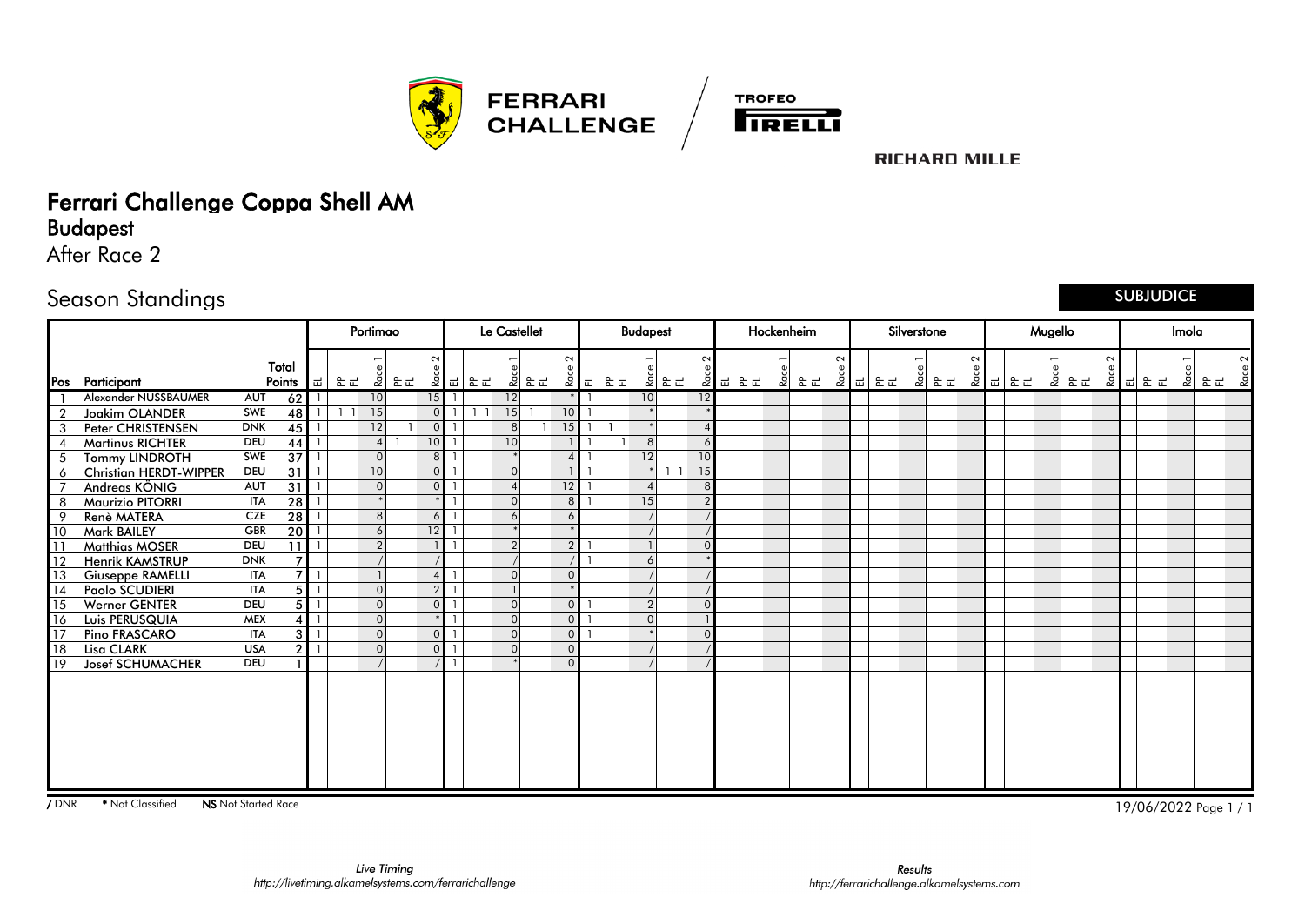



### Ferrari Challenge Coppa Shell Ladies

Budapest

After Race 2

#### Season Standings

SUBJUDICE

|                |                               |        |   | Portimao |            |        | Le Castellet |             |                 |           | <b>Budapest</b> |           |        | Hockenheim                                                                                                                                                      |                |        | Silverstone |      |        |                                                                                                                                                                         | Mugello |        |  | Imola |        |        |
|----------------|-------------------------------|--------|---|----------|------------|--------|--------------|-------------|-----------------|-----------|-----------------|-----------|--------|-----------------------------------------------------------------------------------------------------------------------------------------------------------------|----------------|--------|-------------|------|--------|-------------------------------------------------------------------------------------------------------------------------------------------------------------------------|---------|--------|--|-------|--------|--------|
|                | Total<br>Pos Participant      | Points | ᆸ | 운군       | .<br>오 F.L | $\sim$ | 호 리 문로       | ္ပစ<br>이 없는 | $\sim$          | 호 리 문로    |                 |           | $\sim$ | $\begin{array}{c c c c} \mathbb{R} & \mathbb{R} & \mathbb{R} & \mathbb{R} \\ \hline \mathbb{R} & \mathbb{R} & \mathbb{R} & \mathbb{R} & \mathbb{R} \end{array}$ | $\sim$<br>이 오르 | 호 피 문로 |             | 회 문도 | $\sim$ | $\begin{array}{c c c c} \mathbf{g} & \mathbf{g} & \mathbf{g} \\ \hline \mathbf{g} & \mathbf{g} & \mathbf{g} \\ \hline \mathbf{g} & \mathbf{g} & \mathbf{g} \end{array}$ |         | $\sim$ |  |       | 회 문도 현 | $\sim$ |
|                | Manuela GOSTNER<br><b>ITA</b> | 105    |   | 15       |            | 15     |              | 15          | $15$   1        | $1\quad1$ | 15              | $1\quad1$ | 15     |                                                                                                                                                                 |                |        |             |      |        |                                                                                                                                                                         |         |        |  |       |        |        |
| $\overline{2}$ | ITA<br>Corinna GOSTNER        | 38     |   | $*$      |            | 12     | 12           |             | $\overline{12}$ |           |                 |           |        |                                                                                                                                                                 |                |        |             |      |        |                                                                                                                                                                         |         |        |  |       |        |        |
|                |                               |        |   |          |            |        |              |             |                 |           |                 |           |        |                                                                                                                                                                 |                |        |             |      |        |                                                                                                                                                                         |         |        |  |       |        |        |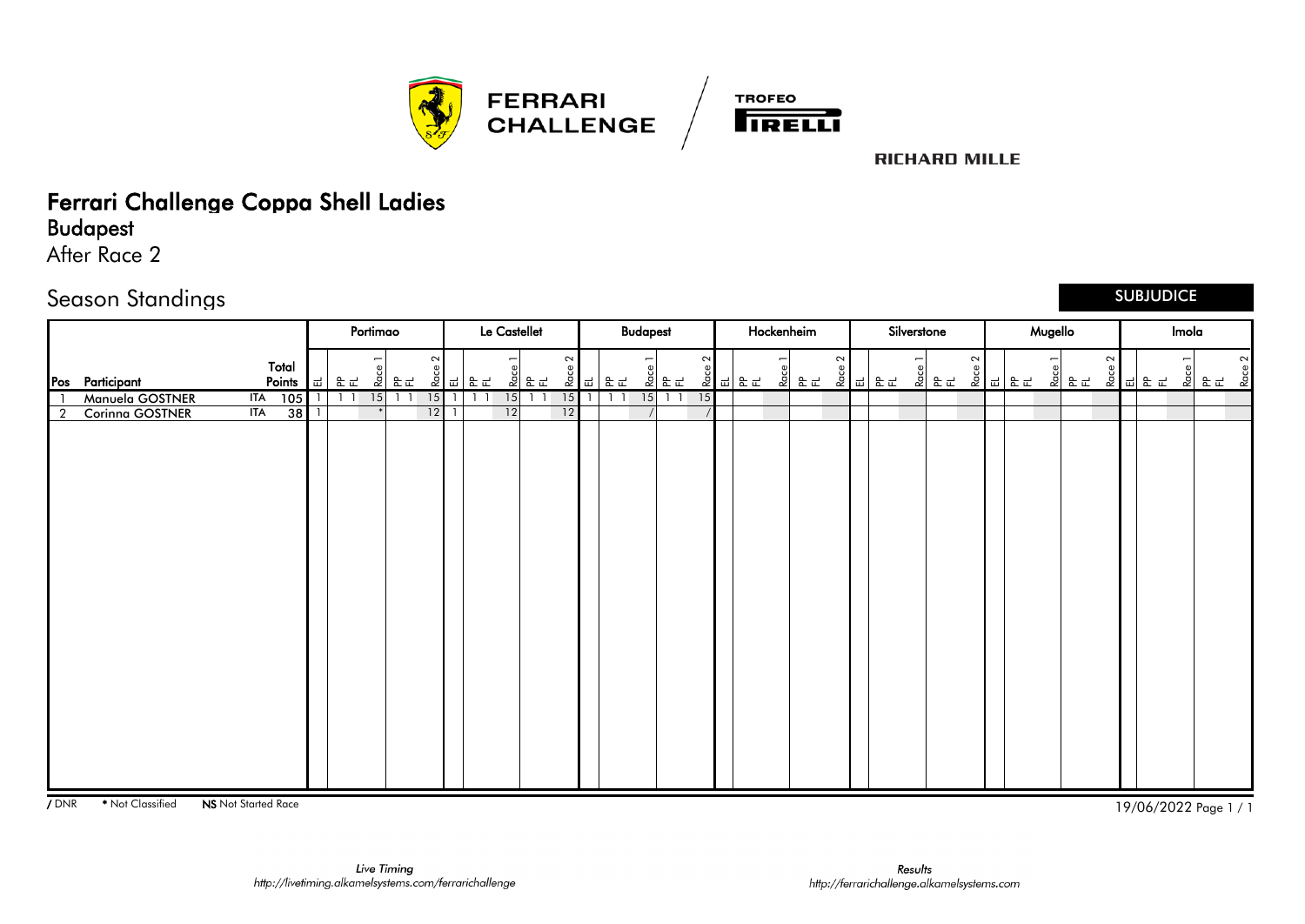



## Ferrari Challenge Coppa Shell AM Ladies

### Budapest

After Race 2

#### Season Standings

#### SUBJUDICE

|                                                |                                  | Portimao              |                |          | Le Castellet                       |                |        |                                                                                                                                                                         | <b>Budapest</b>   |        |                     | Hockenheim |        | Silverstone                                                      |        |                                                                                                                                                                         | Mugello |                             |        |  | Imola |                                                                                                                                                                                                                                                                                                                               |
|------------------------------------------------|----------------------------------|-----------------------|----------------|----------|------------------------------------|----------------|--------|-------------------------------------------------------------------------------------------------------------------------------------------------------------------------|-------------------|--------|---------------------|------------|--------|------------------------------------------------------------------|--------|-------------------------------------------------------------------------------------------------------------------------------------------------------------------------|---------|-----------------------------|--------|--|-------|-------------------------------------------------------------------------------------------------------------------------------------------------------------------------------------------------------------------------------------------------------------------------------------------------------------------------------|
| Total<br>Pos Participant<br>Points $ \vec{u} $ |                                  | 운군                    | $\sim$<br>회 문도 |          | $\overline{\phantom{0}}$<br>호 리 문로 | 이 오리           | $\sim$ | $\begin{array}{c c c c} \mathbf{g} & \mathbf{g} & \mathbf{g} \\ \hline \mathbf{g} & \mathbf{g} & \mathbf{g} \\ \hline \mathbf{g} & \mathbf{g} & \mathbf{g} \end{array}$ | -<br><u> 기 회장</u> | $\sim$ | <u>8 리</u><br>오 리 로 |            | $\sim$ | $\overline{ }$<br><u>selered</u><br><u>Selered valled valled</u> | $\sim$ | $\begin{array}{c c c c} \mathbf{g} & \mathbf{g} & \mathbf{g} \\ \hline \mathbf{g} & \mathbf{g} & \mathbf{g} \\ \hline \mathbf{g} & \mathbf{g} & \mathbf{g} \end{array}$ |         | es<br><mark>오</mark> 요<br>오 | $\sim$ |  |       | $\sim$<br>$\frac{5}{6}$ $\frac{2}{3}$ $\frac{1}{6}$ $\frac{1}{6}$ $\frac{1}{6}$ $\frac{1}{6}$ $\frac{1}{6}$ $\frac{1}{6}$ $\frac{1}{6}$ $\frac{1}{6}$ $\frac{1}{6}$ $\frac{1}{6}$ $\frac{1}{6}$ $\frac{1}{6}$ $\frac{1}{6}$ $\frac{1}{6}$ $\frac{1}{6}$ $\frac{1}{6}$ $\frac{1}{6}$ $\frac{1}{6}$ $\frac{1}{6}$ $\frac{1}{6}$ |
| <b>USA</b><br>70<br>Lisa CLARK                 | $\overline{1}$<br>$\overline{1}$ | 15 <br>$\overline{1}$ | $1\quad1$      | $15$   1 | $1\quad1$                          | $15$ 1 1<br>15 |        |                                                                                                                                                                         |                   |        |                     |            |        |                                                                  |        |                                                                                                                                                                         |         |                             |        |  |       |                                                                                                                                                                                                                                                                                                                               |
|                                                |                                  |                       |                |          |                                    |                |        |                                                                                                                                                                         |                   |        |                     |            |        |                                                                  |        |                                                                                                                                                                         |         |                             |        |  |       |                                                                                                                                                                                                                                                                                                                               |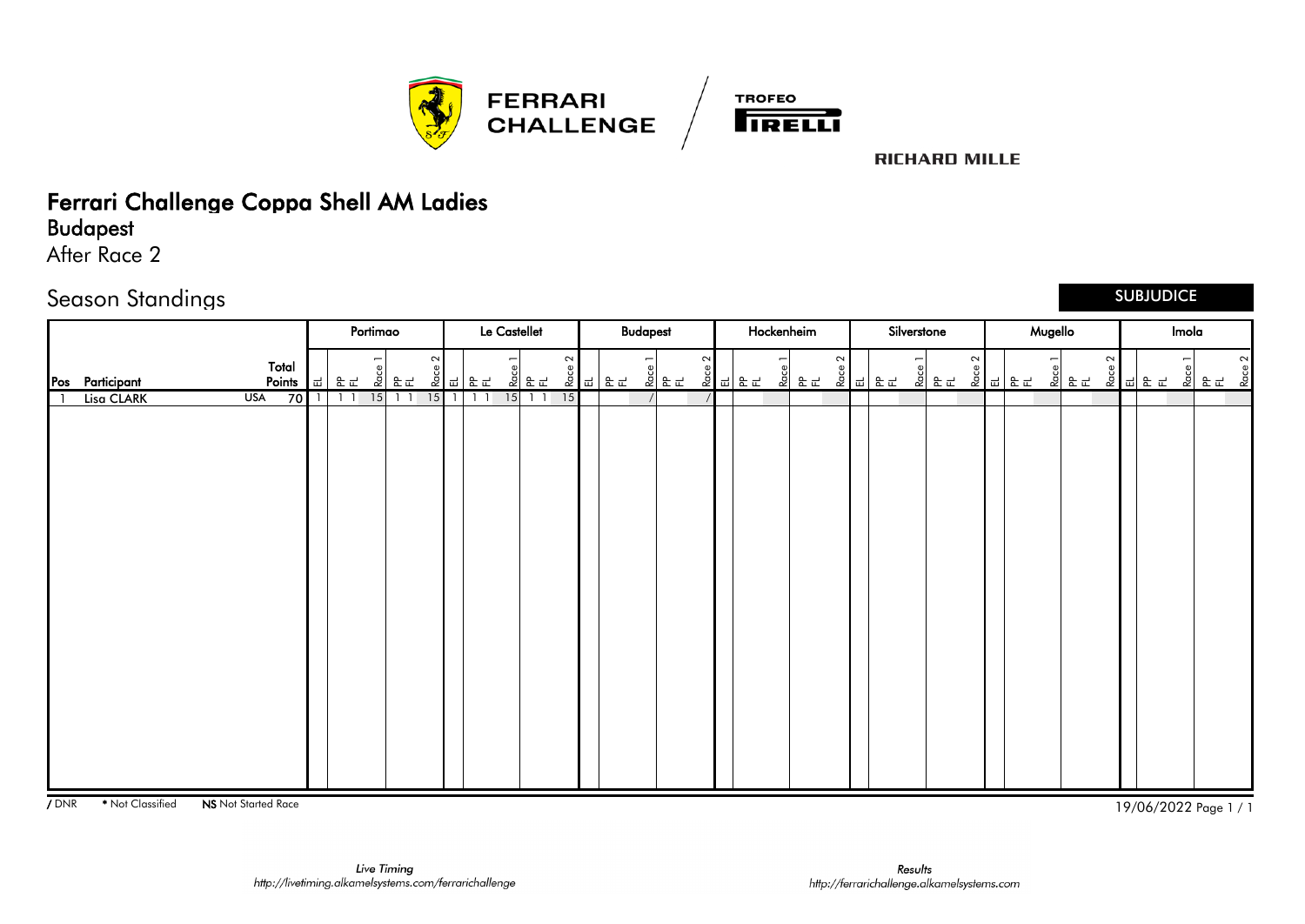



# Ferrari Challenge Coppa Team

Budapest

After Race 2

### Season Standings

#### SUBJUDICE

|               |                                 |                  |   |    | Portimao        |                |                 |                | Le Castellet   |     |                 |     |                | <b>Budapest</b> |              |                 |        |   | Hockenheim |             | Silverstone |      |        |        | Mugello |       |        |             | Imola |    |  |
|---------------|---------------------------------|------------------|---|----|-----------------|----------------|-----------------|----------------|----------------|-----|-----------------|-----|----------------|-----------------|--------------|-----------------|--------|---|------------|-------------|-------------|------|--------|--------|---------|-------|--------|-------------|-------|----|--|
|               | Pos Participant                 | Total<br>Points  | ᇳ | 운로 | Ra              | 운군             | $\sim$<br>Race  | 비운로            |                | 회문도 | $\sim$          | 이 먹 | 운군             |                 | 외운로          | $\sim$          | 호 리 문로 | & | 운군         | $\sim$<br>ě | 굽   운 군     | 회 문도 | $\sim$ | 호 리 문도 |         | 외 운 다 | $\sim$ | " 정│" 때 동 도 | -2    | 운군 |  |
|               | Formula Racing                  | 182              |   |    | 34              | $\overline{2}$ | 22              |                | 34             |     | 38              |     |                | 24              |              | 24              |        |   |            |             |             |      |        |        |         |       |        |             |       |    |  |
|               | FML - D2P                       | 129              |   |    | 10              |                | 12              |                | 27             |     | 25              |     | $1\quad1$      | 27              |              | 27              |        |   |            |             |             |      |        |        |         |       |        |             |       |    |  |
|               | Scuderia Niki - Iron Lynx       | $\overline{121}$ |   |    | 19              |                | $\overline{22}$ |                | 18             |     | 10              |     |                | $\overline{23}$ |              | $\overline{19}$ |        |   |            |             |             |      |        |        |         |       |        |             |       |    |  |
|               | Scuderia GT                     | $\overline{94}$  |   |    | 15              |                | 12              |                | 16             |     | 16              |     |                | 14              |              | $\overline{20}$ |        |   |            |             |             |      |        |        |         |       |        |             |       |    |  |
|               | SF Côte d'Azur Cannes - IB FAST | 89               |   |    | 15              |                | 15              |                | 15             |     | 15              |     | 1 <sub>1</sub> | 15              |              | 6               |        |   |            |             |             |      |        |        |         |       |        |             |       |    |  |
| 6             | CDP - MP Racing                 | 66               |   |    | 12              |                | 10              |                | $\mathsf{R}$   |     | 12              |     |                | 12              |              | 10 <sup>1</sup> |        |   |            |             |             |      |        |        |         |       |        |             |       |    |  |
|               | Lueg Sportivo - Herter Racing   | 65               |   |    | $\overline{12}$ |                | 15              |                | 10             |     | $6 \mid$        |     |                | 12              |              | $\mathbf{8}$    |        |   |            |             |             |      |        |        |         |       |        |             |       |    |  |
| 8             | <b>Kessel Racina</b>            | 59               |   |    | 9               |                | 12              |                | $\mathsf Q$    |     | 6               |     |                | 6               |              | 17              |        |   |            |             |             |      |        |        |         |       |        |             |       |    |  |
| $\circ$       | Gohm Motorsport - Herter Racing | $\overline{59}$  |   |    | 10              |                | $\overline{15}$ |                | 12             |     |                 |     |                | 10              |              | $\overline{12}$ |        |   |            |             |             |      |        |        |         |       |        |             |       |    |  |
| 10            | <b>Baron Motorsport</b>         | $\overline{58}$  |   |    | $\overline{2}$  |                | 8               |                | $\mathbf{g}$   |     | $\overline{12}$ |     |                | 12              |              | 16              |        |   |            |             |             |      |        |        |         |       |        |             |       |    |  |
|               | Al Tayer Motors                 | 58               |   |    | 12              |                | 12              |                |                |     | 8               |     |                | 12              |              | 12              |        |   |            |             |             |      |        |        |         |       |        |             |       |    |  |
|               | Scuderia Autoropa               | 45               |   |    | 15              |                | $\Omega$        | 1 <sub>1</sub> | 15             |     | 10              |     |                |                 |              |                 |        |   |            |             |             |      |        |        |         |       |        |             |       |    |  |
| <b>13</b>     | Scuderia Praha                  | 44               |   |    | 8 <sup>1</sup>  |                | 6               |                | $\overline{a}$ |     | 6               |     |                | 10              |              | 8               |        |   |            |             |             |      |        |        |         |       |        |             |       |    |  |
| 14            | <b>MERTEL Motorsport Racing</b> | 41               |   |    | $\overline{4}$  |                | 10              |                | 10             |     |                 |     |                | $\mathsf{R}$    |              | 6               |        |   |            |             |             |      |        |        |         |       |        |             |       |    |  |
| 15            | CDP Best Lap                    | 30               |   |    |                 |                |                 |                |                |     | 8               |     |                | 21              |              | $\mathcal{D}$   |        |   |            |             |             |      |        |        |         |       |        |             |       |    |  |
| <sup>16</sup> | <b>Gohm Motorsport</b>          | $\overline{27}$  |   |    |                 |                |                 |                | 15             |     | 12              |     |                |                 |              |                 |        |   |            |             |             |      |        |        |         |       |        |             |       |    |  |
| <b>17</b>     | Saggio München                  | 25               |   |    | 10              |                | $\mathbf{0}$    |                | $\Omega$       |     |                 |     |                |                 | $\mathbf{1}$ | 15              |        |   |            |             |             |      |        |        |         |       |        |             |       |    |  |
| l 18          | Scuderia Monte-Carlo            | $\overline{22}$  |   |    | 10              |                | 12              |                |                |     |                 |     |                |                 |              |                 |        |   |            |             |             |      |        |        |         |       |        |             |       |    |  |
| <sup>19</sup> | <b>CDP - Eureka Competition</b> | $\overline{22}$  |   |    |                 |                |                 |                |                |     | $6 \mid$        |     |                |                 |              |                 |        |   |            |             |             |      |        |        |         |       |        |             |       |    |  |
| 20            | Rossocorsa                      | 13               |   |    | $\overline{0}$  |                | 10              |                | $\Omega$       |     | $\overline{0}$  |     |                |                 |              |                 |        |   |            |             |             |      |        |        |         |       |        |             |       |    |  |
| 21            | Scuderia FMA                    | 11               |   |    |                 |                |                 |                |                |     | $\Omega$        |     |                |                 |              |                 |        |   |            |             |             |      |        |        |         |       |        |             |       |    |  |
| 22            | <b>Riller &amp; Schnauck</b>    | 11               |   |    | 2               |                | $\mathbf{0}$    |                |                |     | 10              |     |                |                 |              |                 |        |   |            |             |             |      |        |        |         |       |        |             |       |    |  |
| 23            | Penske Sportwagen Hamburg       | 9                |   |    |                 |                | $\overline{8}$  |                |                |     |                 |     |                |                 |              |                 |        |   |            |             |             |      |        |        |         |       |        |             |       |    |  |
| 24            | Rossocorsa - Pellin Racing      | 5                |   |    |                 |                | $\overline{4}$  |                | $\Omega$       |     | $\Omega$        |     |                |                 |              |                 |        |   |            |             |             |      |        |        |         |       |        |             |       |    |  |
| 25            | <b>Team Zénith</b>              | 3                |   |    | $\overline{2}$  |                | $\mathbf{0}$    |                | $\Omega$       |     | 2               |     |                |                 |              |                 |        |   |            |             |             |      |        |        |         |       |        |             |       |    |  |
| 26            | Sa.Mo.Car                       | 3                |   |    | $\mathbf 0$     |                | $\overline{2}$  |                |                |     |                 |     |                |                 |              |                 |        |   |            |             |             |      |        |        |         |       |        |             |       |    |  |
| 27            | Moll Sportwagen Hannover        | <sub>2</sub>     |   |    | $\mathbf{0}$    |                | $\Omega$        |                |                |     | $\Omega$        |     |                | $\mathcal{D}$   |              |                 |        |   |            |             |             |      |        |        |         |       |        |             |       |    |  |

19/06/2022 Page 1 / 2 / DNR \* Not Classified